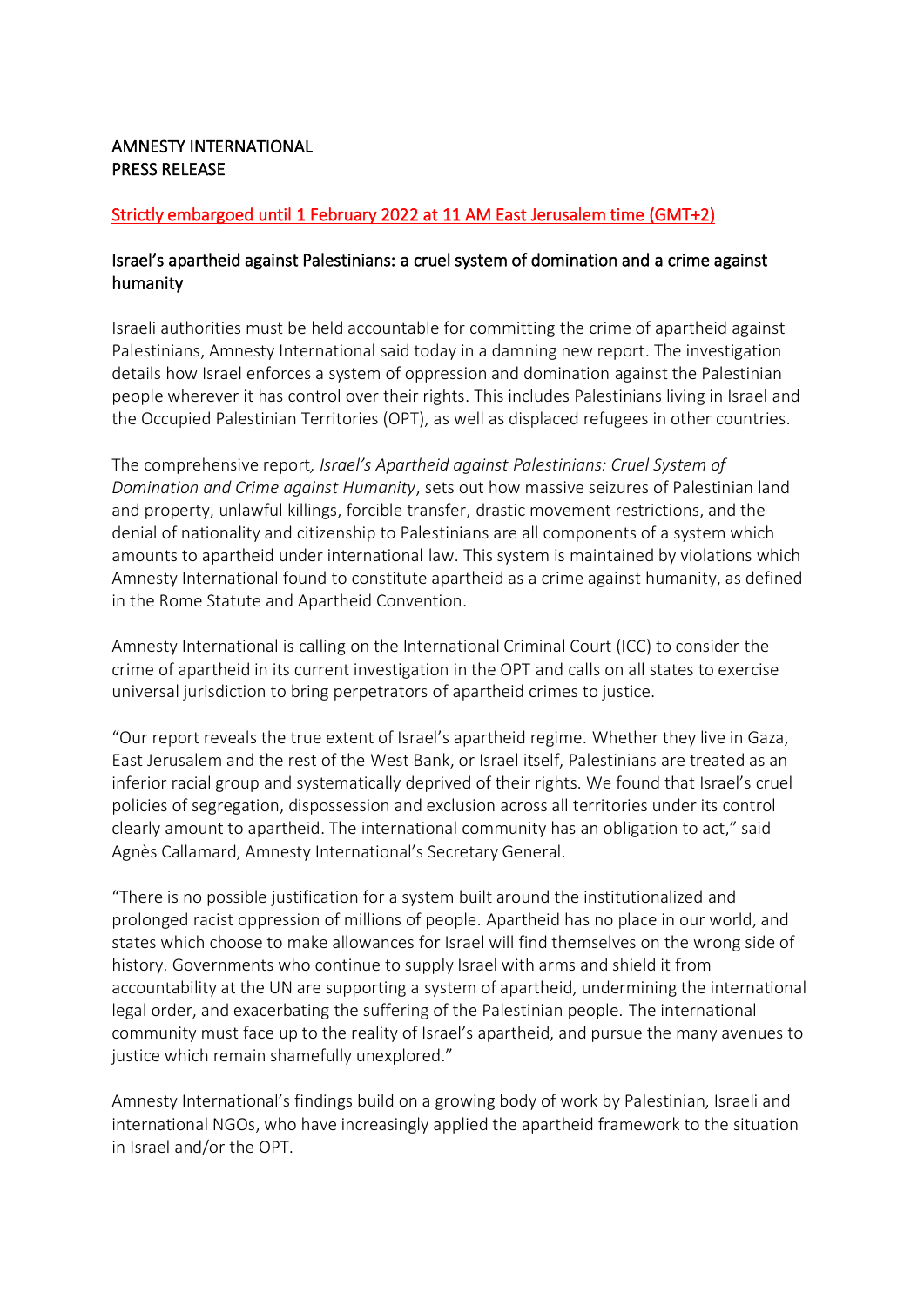## Identifying apartheid

A system of apartheid is an institutionalized regime of oppression and domination by one racial group over another. It is a serious human rights violation which is prohibited in public international law. Amnesty International's extensive research and legal analysis, carried out in consultation with external experts, demonstrates that Israel enforces such a system against Palestinians through laws, policies and practices which ensure their prolonged and cruel discriminatory treatment.

In international criminal law, specific unlawful acts which are committed within a system of oppression and domination, with the intention of maintaining it, constitute the crime against humanity of apartheid. These acts are set out in the [Apartheid Convention](https://www.un.org/en/genocideprevention/documents/atrocity-crimes/Doc.10_International%20Convention%20on%20the%20Suppression%20and%20Punishment%20of%20the%20Crime%20of%20Apartheid.pdf) and the Rome Statute, and include unlawful killing, torture, forcible transfer, and the denial of basic rights and freedoms.

Amnesty International documented acts proscribed in the Apartheid Convention and Rome Statute in all the areas Israel controls, although they occur more frequently and violently in the OPT than in Israel. Israeli authorities enact multiple measures to deliberately deny Palestinians their basic rights and freedoms, including draconian movement restrictions in the OPT, chronic discriminatory underinvestment in Palestinian communities in Israel, and the denial of refugees' right to return. The report also documents forcible transfer, administrative detention, torture, and unlawful killings, in both Israel and the OPT.

Amnesty International found that these acts form part of a systematic and widespread attack directed against the Palestinian population, and are committed with the intent to maintain the system of oppression and domination. They therefore constitute the crime against humanity of apartheid.

The unlawful killing of Palestinian protesters is perhaps the clearest illustration of how Israeli authorities use proscribed acts to maintain the status quo. In 2018, Palestinians in Gaza began to hold weekly protests along the border with Israel, calling for the right of return for refugees and an end to the blockade. Before protests even began, senior Israeli officials warned that Palestinians approaching the wall would be shot. By the end of 2019, Israeli forces had killed 214 civilians, including 46 children.

In light of the systematic unlawful killings of Palestinians documented in its report, Amnesty International is also calling for the UN Security Council to impose a comprehensive arms embargo on Israel. This should cover all weapons and munitions as well as law enforcement equipment, given the thousands of Palestinian civilians who have been unlawfully killed by Israeli forces. The Security Council should also impose targeted sanctions, such as asset freezes, against Israeli officials most implicated in the crime of apartheid.

#### Palestinians treated as a demographic threat

Since its establishment in 1948, Israel has pursued a policy of establishing and then maintaining a Jewish demographic majority, and maximizing control over land and resources to benefit Jewish Israelis. In 1967, Israel extended this policy to the West Bank and Gaza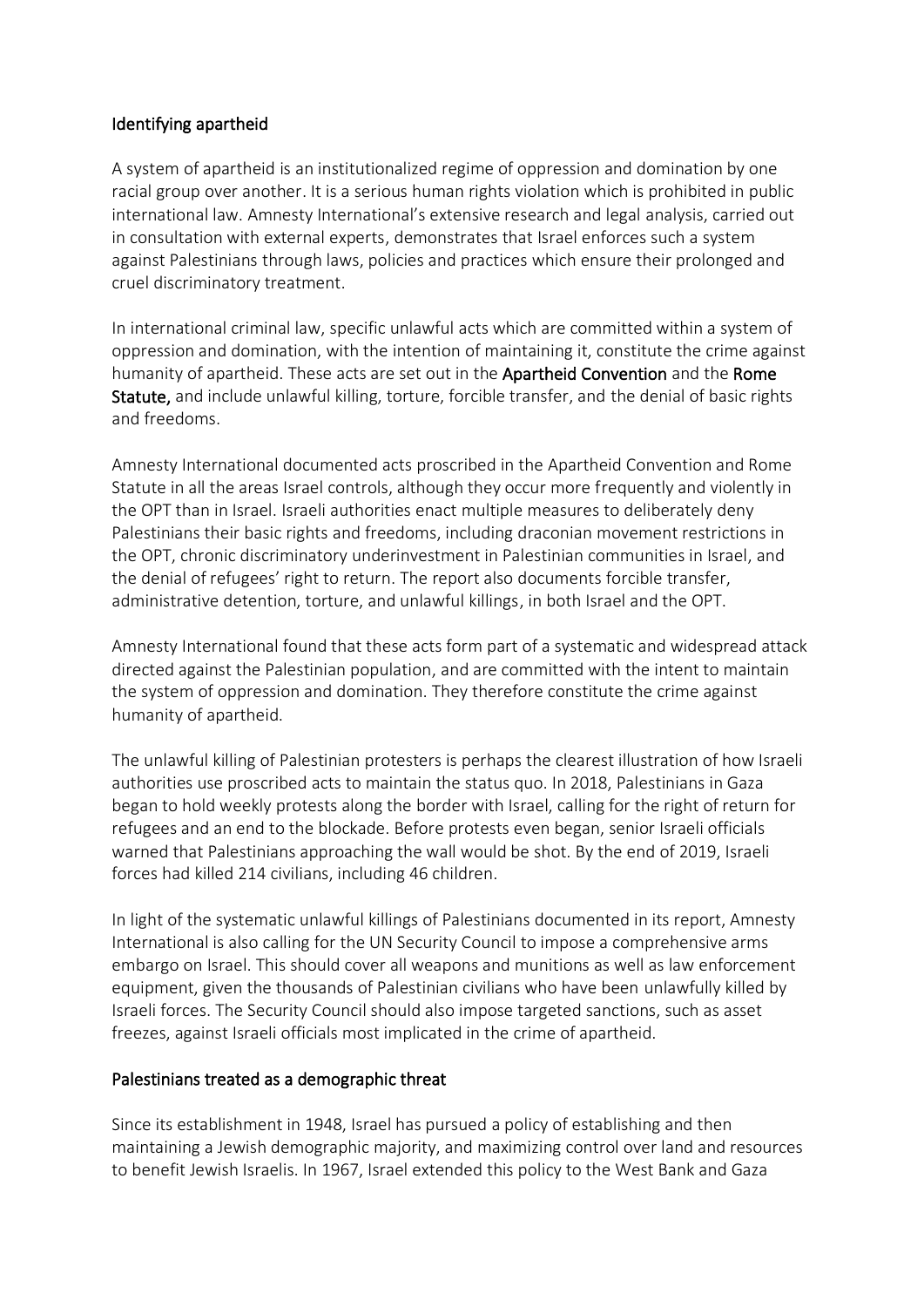Strip. Today, all territories controlled by Israel continue to be administered with the purpose of benefiting Jewish Israelis to the detriment of Palestinians, while Palestinian refugees continue to be excluded.

Amnesty International recognizes that Jews, like Palestinians, claim a right to selfdetermination, and does not challenge Israel's desire to be a home for Jews. Similarly, it does not consider that Israel labelling itself a "Jewish state" in itself indicates an intention to oppress and dominate.

However, Amnesty International's report shows that successive Israeli governments have considered Palestinians a demographic threat, and imposed measures to control and decrease their presence and access to land in Israel and the OPT. These demographic aims are well illustrated by official plans to "Judaize" areas of Israel and the West Bank, including East Jerusalem, which continue to put thousands of Palestinians at risk of forcible transfer.

## Oppression without borders

The 1947-49 and 1967 wars, Israel's ongoing military rule of the OPT, and the creation of separate legal and administrative regimes within the territory, have separated Palestinian communities and segregated them from Jewish Israelis. Palestinians have been fragmented geographically and politically, and experience different levels of discrimination depending on their status and where they live.

Palestinian citizens in Israel currently enjoy greater rights and freedoms than their counterparts in the OPT, while the experience of Palestinians in Gaza is very different to that of those living in the West Bank. Nonetheless, Amnesty International's research shows that all Palestinians are subject to the same overarching system. Israel's treatment of Palestinians across all areas is pursuant to the same objective: to privilege Jewish Israelis in distribution of land and resources, and to minimize the Palestinian presence and access to land.

Amnesty International demonstrates that Israeli authorities treat Palestinians as an inferior racial group who are defined by their non-Jewish, Arab status. This racial discrimination is cemented in laws which affect Palestinians across Israel and the OPT.

For example, Palestinian citizens of Israel are denied a nationality, establishing a legal differentiation from Jewish Israelis. In the West Bank and Gaza, where Israel has controlled the population registry since 1967, Palestinians have no citizenship and most are considered stateless, requiring ID cards from the Israeli military to live and work in the territories.

Palestinian refugees and their descendants, who were displaced in the 1947-49 and 1967 conflicts, continue to be denied the right to return to their former places of residence. Israel's exclusion of refugees is a flagrant violation of international law which has left millions in a perpetual limbo of forced displacement.

Palestinians in annexed East Jerusalem are granted permanent residence instead of citizenship – though this status is permanent in name only. Since 1967, more than 14,000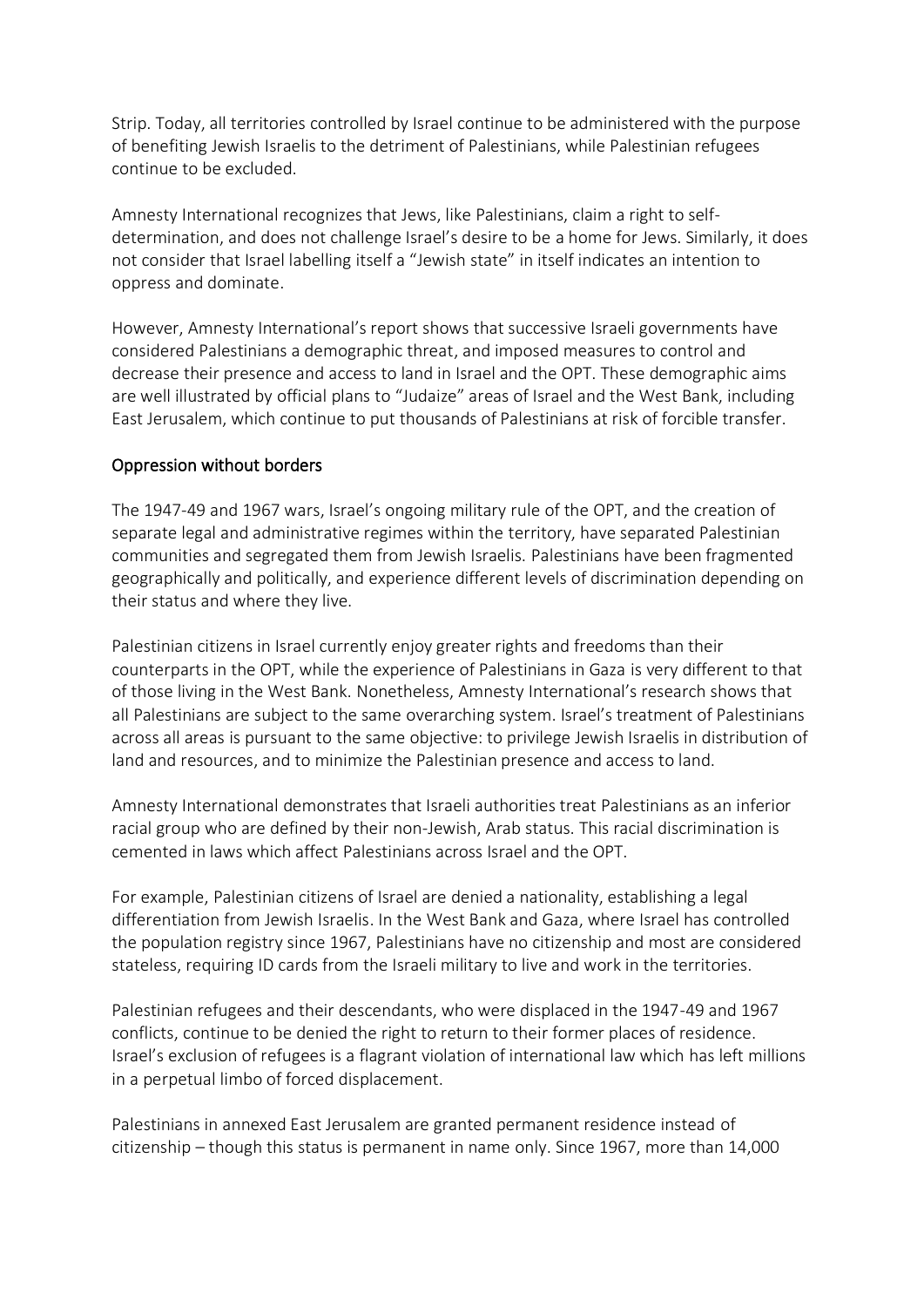Palestinians have had their residency revoked at the discretion of the Ministry of the Interior, resulting in their forcible transfer outside the city.

#### Lesser citizens

Palestinian citizens of Israel, who comprise about 19% of the population, face many forms of institutionalized discrimination. In 2018, discrimination against Palestinians was crystallized in a constitutional law which, for the first time, enshrined Israel exclusively as the "nation state of the Jewish people". The law also promotes the building of Jewish settlements and downgrades Arabic's status as an official language.

The report documents how Palestinians are effectively blocked from leasing on 80% of Israel's state land, as a result of racist land seizures and a web of discriminatory laws on land allocation, planning and zoning.

The situation in the Negev/Naqab region of southern Israel is a prime example of how Israel's planning and building policies intentionally exclude Palestinians. Since 1948 Israeli authorities have adopted various policies to "Judaize" the Negev/Naqab, including designating large areas as nature reserves or military firing zones, and setting targets for increasing the Jewish population. This has had devastating consequences for the tens of thousands of Palestinian Bedouins who live in the region.

Thirty-five Bedouin villages, home to about 68,000 people, are currently "unrecognized" by Israel, which means they are cut off from the national electricity and water supply and targeted for repeated demolitions. As the villages have no official status, their residents also face restrictions on political participation and are excluded from the healthcare and education systems. These conditions have coerced many into leaving their homes and villages, in what amounts to forcible transfer.

Decades of deliberately unequal treatment of Palestinian citizens of Israel have left them consistently economically disadvantaged in comparison to Jewish Israelis. This is exacerbated by blatantly discriminatory allocation of state resources: a recent example is the government's Covid-19 recovery package, of which just 1.7% was given to Palestinian local authorities.

## Dispossession

The dispossession and displacement of Palestinians from their homes is a crucial pillar of Israel's apartheid system. Since its establishment the Israeli state has enforced massive and cruel land seizures against Palestinians, and continues to implement myriad laws and policies to force Palestinians into small enclaves. Since 1948, Israel has demolished hundreds of thousands of Palestinian homes and other properties across all areas under its jurisdiction and effective control.

As in the Negev/Naqab, Palestinians in East Jerusalem and Area C of the OPT live under full Israeli control. The authorities deny building permits to Palestinians in these areas, forcing them to build illegal structures which are demolished again and again.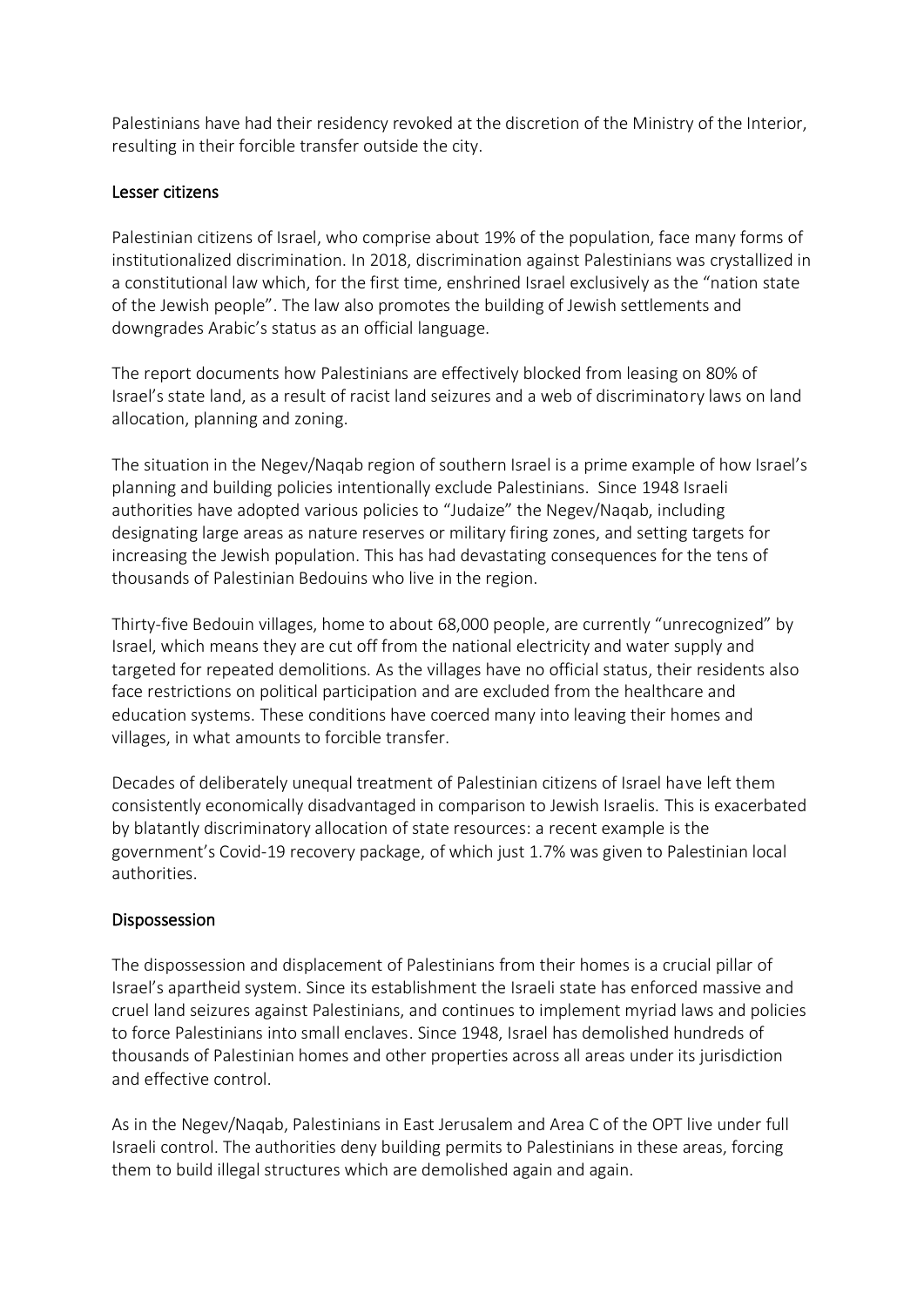In the OPT, the continued expansion of illegal Israeli settlements exacerbates the situation. The construction of these settlements in the OPT has been a government policy since 1967. Settlements today cover 10% of the land in the West Bank, and some 38% of Palestinian land in East Jerusalem was expropriated between 1967 and 2017.

Palestinian neighbourhoods in East Jerusalem are frequently targeted by settler organizations which, with the full backing of the Israeli government, work to displace Palestinian families and hand their homes to settlers. One such neighbourhood, Sheikh Jarrah, has been the site of frequent protests since May 2021 as families battle to keep their homes under the threat of a settler lawsuit.

#### Draconian movement restrictions

Since the mid-1990s Israeli authorities have imposed increasingly stringent movement restrictions on Palestinians in the OPT. A web of military checkpoints, roadblocks, fences and other structures controls the movement of Palestinians within the OPT, and restricts their travel into Israel or abroad.

A 700km fence, which Israel is still extending, has isolated Palestinian communities inside "military zones", and they must obtain multiple special permits any time they enter or leave their homes. In Gaza, more than 2 million Palestinians live under an Israeli blockade which has created a humanitarian crisis. It is near-impossible for Gazans to travel abroad or into the rest of the OPT, and they are effectively segregated from the rest of the world.

"For Palestinians, the difficulty of travelling within and in and out of the OPT is a constant reminder of their powerlessness. Their every move is subject to the Israeli military's approval, and the simplest daily task means navigating a web of violent control," said Agnès Callamard.

"The permit system in the OPT is emblematic of Israel's brazen discrimination against Palestinians. While Palestinians are locked in a blockade, stuck for hours at checkpoints, or waiting for yet another permit to come through, Israeli citizens and settlers can move around as they please."

Amnesty International examined each of the security justifications which Israel cites as the basis for its treatment of Palestinians. The report shows that, while some of Israel's policies may have been designed to fulfil legitimate security objectives, they have been implemented in a grossly disproportionate and discriminatory way which fails to comply with international law. Other policies have absolutely no reasonable basis in security, and are clearly shaped by the intent to oppress and dominate.

#### The way forward

Amnesty International provides numerous specific recommendations for how the Israeli authorities can dismantle the apartheid system and the discrimination, segregation and oppression which sustain it.